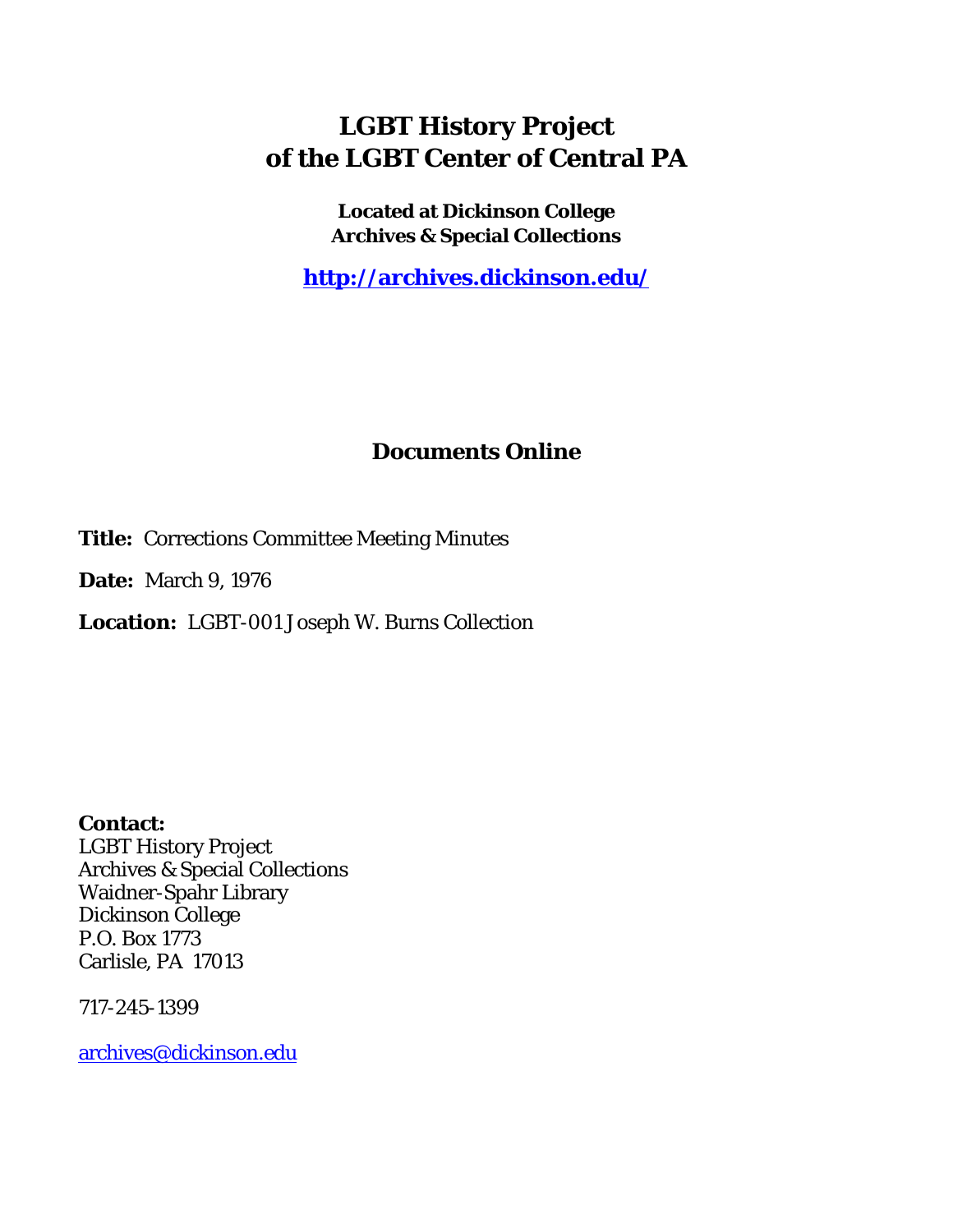## Minutes of Corrections Committee Meeting March *9,* 1976

- Present: Harry Smith, Bureau of Corrections Francis Filipi, Bureau of Corrections Robert Sobolovitch, Director of Youth Services, Department of Welfare Richard Hill, Librarian, Institute at Camp Hill Jerry Hetrick, MCC, Philadelphia Nick Cupo, MCC, Philadelphia Deborah Boyle, Governor's Council, Pittsburgh Representative, Convener
- I. MINUTES. Minutes of the January 6 meeting were reviewed and not amended.

### II. OLD BUSINESS

- A. Juvenile Detention Centers
	- 1. Bob Sobolovitch reported that there has been no offer of foster homes as yet.
	- 2. A question was brought up concerning treatment of juveniles in private institutions and county jails. The committee requested a list of the private and institutions other than state-run ones in which juveniles are being detained. Bob said getting the list would be no problem.
- B. Literature and Education
	- 1. Francis and Harry clarified the fact that there really is not a statewide approved list of periodicals that are never censored. However, such a list will be formulated in the future. The committee therefore agreed that we will formulate a suggested list of gay publications that could be reasonably expected to meet Bureau limitations for security, etc.
	- 2. No one was present who was to be working on the prison libraries with Margaret Cheeseman.
	- 3. Educational Projects with Prison Staff were tabled indefinitely (but not permanently).
- C. Training Keys
	- 1. while Harry pointed out that there are really no Guards Manuals for prison staff Training Keys are used in training professional staff. Such Keys are issue oriented writings, for practical application by staff. There are Keys on problems such as suicide.
	- 2. Training Keys could be written and distributed about ''Sexuality in Prison," "Homosexuality," etc. Debbie, Jerry, and Nick will work on drafting a Key which could be discussed and criticized at the next meeting.
- D. Theater, Arts, etc.
	- 1. Entertainment or educational groups can be presented in prisons. Arrangements can be made through George Newberry (717) 787-7492. Films and discussions are also possible.
- E. Drugs
	- 1. Harry said that no forced medication is being used to the Bureau's knowledge. Nick will continue to examine the question.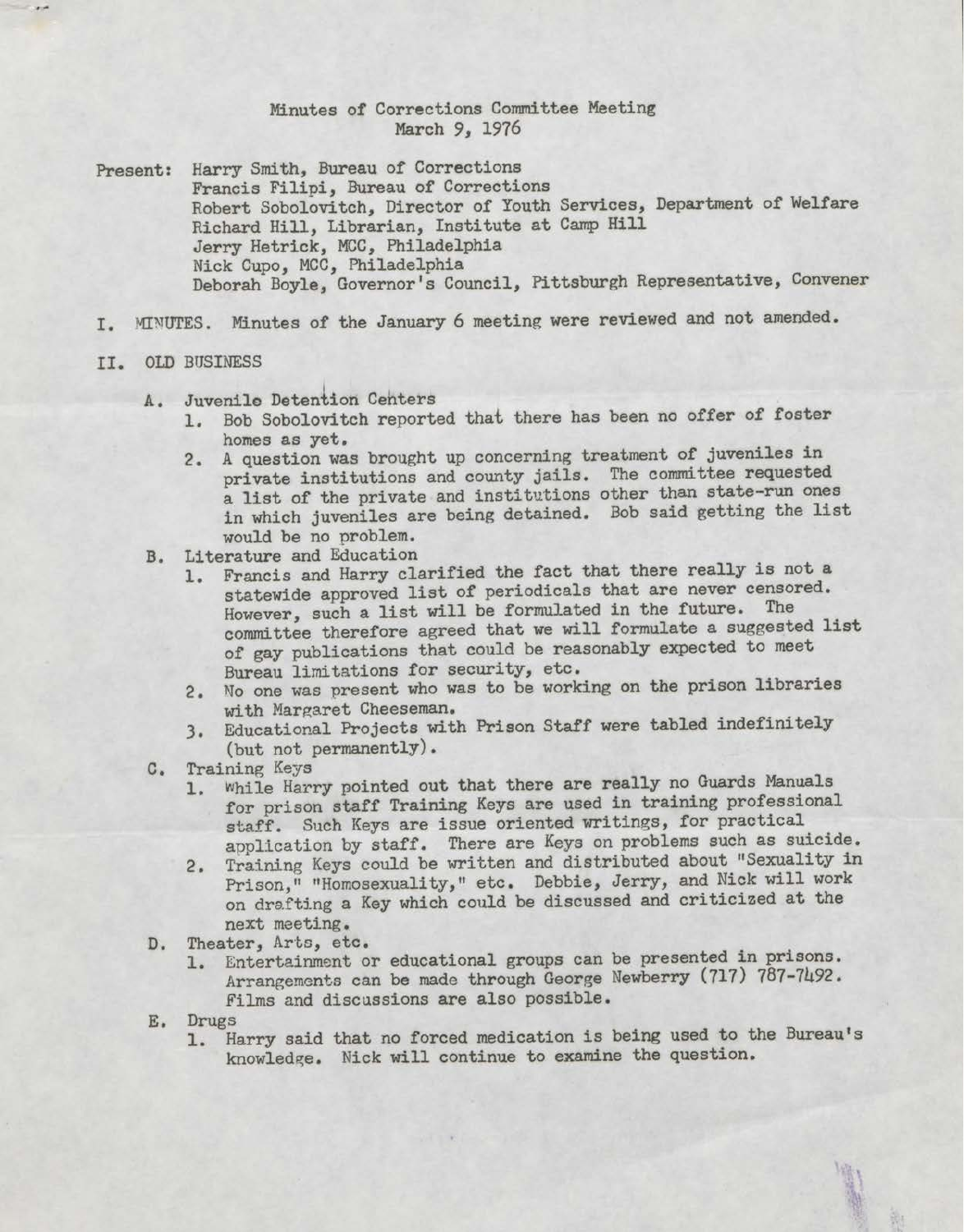#### III. NEW BUSINESS

- A. Specific Cases
	- 1. Rockview: Antonio Fernandez

Francis reported that he should use all internal appeals. Francis will check on the case. Debbie will write to Fernandez for the committee.

2. Lewis McBride Case

Nick Cupo brought McBride's situation to the Committee's attention. He apparently had been beaten by guards at Graterford and his institutional history is full of possibly serious violations of his rights.

Francis will gather as much information as he can on McBride's situation. Nick will be in communication with him and his family.

B. Formal Complaint System

Harry brought to the attention of the committee the fact that the Bureau of Corrections now has a formal internal complaint system for inmates of state correctional institutions. Gay inmates can use this system to demand justice and their rights and should be supported in using it.